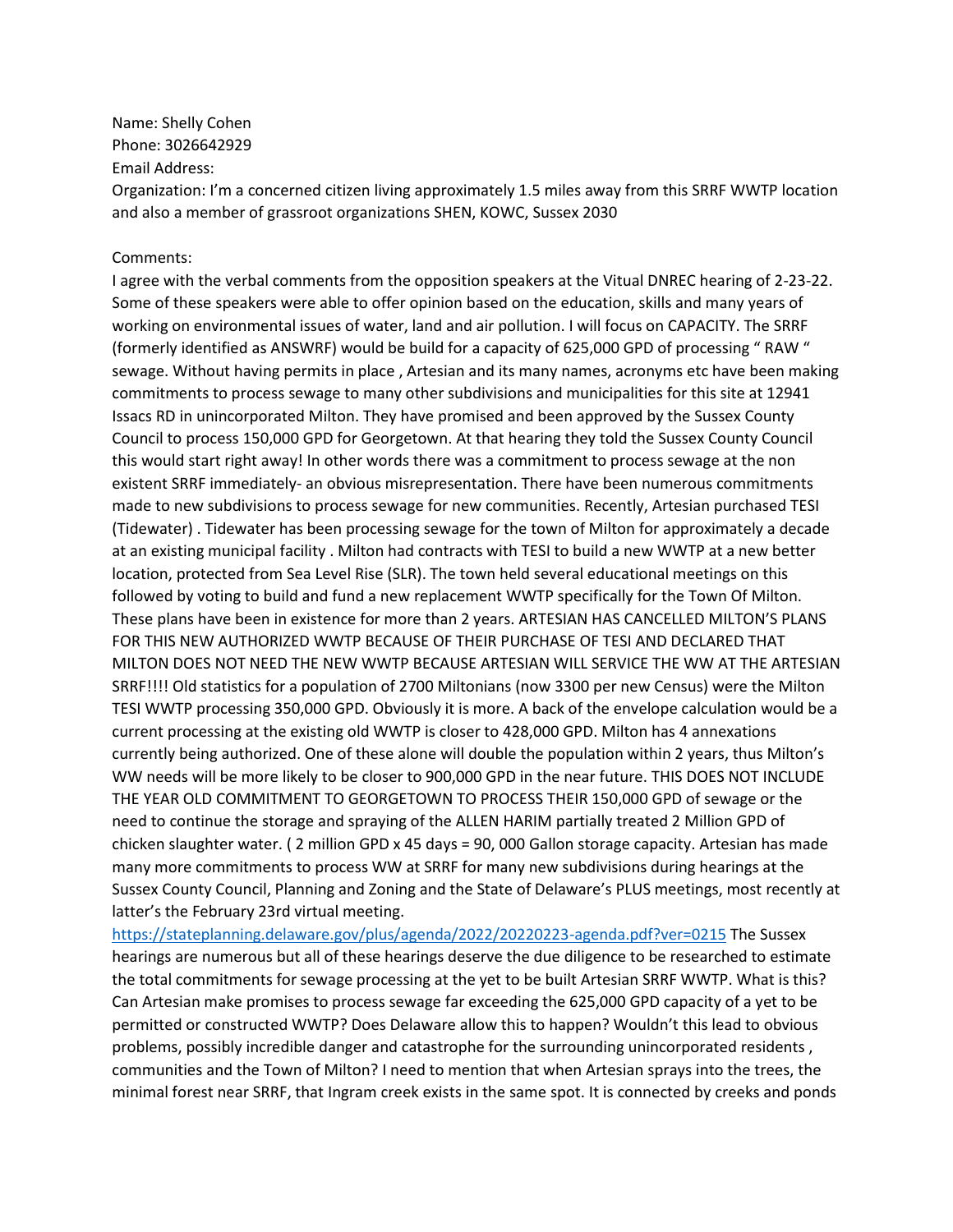to the Broadkill River and Delaware Bay. Artesian is also in the habit of saying the underground water flows North whe it actually flows South and East to the River and Bay. My other concerns are the processing will be at a lesser quality for spraying than DNREC /EPA allows for NPDES contaminating the aquifer, the sole drinking water resource for hundreds of thousands of people. We live in a time of increased risk of diseases like Covid, Lyme and many other diseases. There is a vast increased use of pharmaceuticals for disease, hormonal and other uses. Our area has also encouraged Chicken CAFOs to supply the Chicken Integrators (slaughter houses), both Allen Harim and Perdue are nearby. I close by saying Sussex County needs state of the art WWTPs, not the minimum standard Artesian can get away with for maximum profit to shareholders for this NASDAQ listed behemoth conglomerate. The people of Milton and the surrounding unincorporated Milton area should not be put at risk . We should be protected by State via DNREC. We should not be collateral damage for Artesian profit. This needs to go back to the drawing board with new plans for a state of the art WWTP like the South Coastal Wastewater Treatment Facility near Bethany Beach. It serves multiple communities and when it reached 70% capacity it constructed to double its WW treatment capacity. In other words, they acted to protect the public health and the environment. I agree with the verbal comments from the opposition speakers at the Vitual DNREC of 2-23-22. Some of these speakers were able to offer opinion based on the education, skills and many years of working on environmental issues of water, land and air pollution. I will focus on CAPACITY. The SRRF (formerly identified as ANSWRF) would be build for a capacity of 625,000 GPD of processing " RAW " sewage. Without having permits in place , Artesian and its many names, acronyms etc have been making commitments to process sewage to many other subdivisions and municipalities for this site at 12941 Issacs RD in unincorporated Milton. They have promised and been approved by the Sussex County Council to process 150,000 GPD for Georgetown. At that hearing they told the Sussex County Council this would start right away! In other words there was a commitment to process sewage at the non existent SRRF immediately- an obvious misrepresentation. There have been numerous commitments made to new subdivisions to process sewage for new communities. Recently, Artesian purchased TESI (Tidewater) . Tidewater has been processing sewage for the town of Milton for approximately a decade at an existing municipal facility . Milton had contracts with TESI to build a new WWTP at a new better location, protected from Sea Level Rise (SLR). The town held several educational meetings on this followed by voting to build and fund a new replacement WWTP specifically for the Town Of Milton. These plans have been in existence for more than 2 years. ARTESIAN HAS CANCELLED MILTON'S PLANS FOR THIS NEW AUTHORIZED WWTP BECAUSE OF THEIR PURCHASE OF TESI AND DECLARED THAT MILTON DOES NOT NEED THE NEW WWTP BECAUSE ARTESIAN WILL SERVICE THE WW AT THE ARTESIAN SRRF!!!! Old statistics for a population of 2700 Miltonians (now 3300 per new Census) was the Milton TESI WWTP processing 350,000 GPD. Obviously that must be more. A back of the envelope calculation would be a current processing at the existing old WWTP is closer to 428,000 GPD. Milton has 4 annexations currently being authorized. One of these alone will double the population within 2 years, thus Milton's WW needs will be more likely to be closer to 900,000 GPD in the near future. THIS DOES NOT INCLUDE THE YEAR OLD CURRENT COMMITMENT TO GEORGETOWN TO PROCESS THEIR 150,000 GPD of sewage or the need to continue the storage and spraying of the ALLEN HARIM partially treated 2 Million GPD of chicken slaughter water. Artesian has made many more commitments to process WW at SRRF for many new subdivisions during hearings at the Sussex County Council, Planning and Zoning and the State of Delaware's PLUS meetings, most recently at latter's the February 23rd virtual meeting. [https://stateplanning.delaware.gov/plus/agenda/2022/20220223](https://stateplanning.delaware.gov/plus/agenda/2022/20220223-agenda.pdf?ver=0215) [agenda.pdf?ver=0215](https://stateplanning.delaware.gov/plus/agenda/2022/20220223-agenda.pdf?ver=0215) The Sussex hearings are numerous but all of these hearings deserve the due